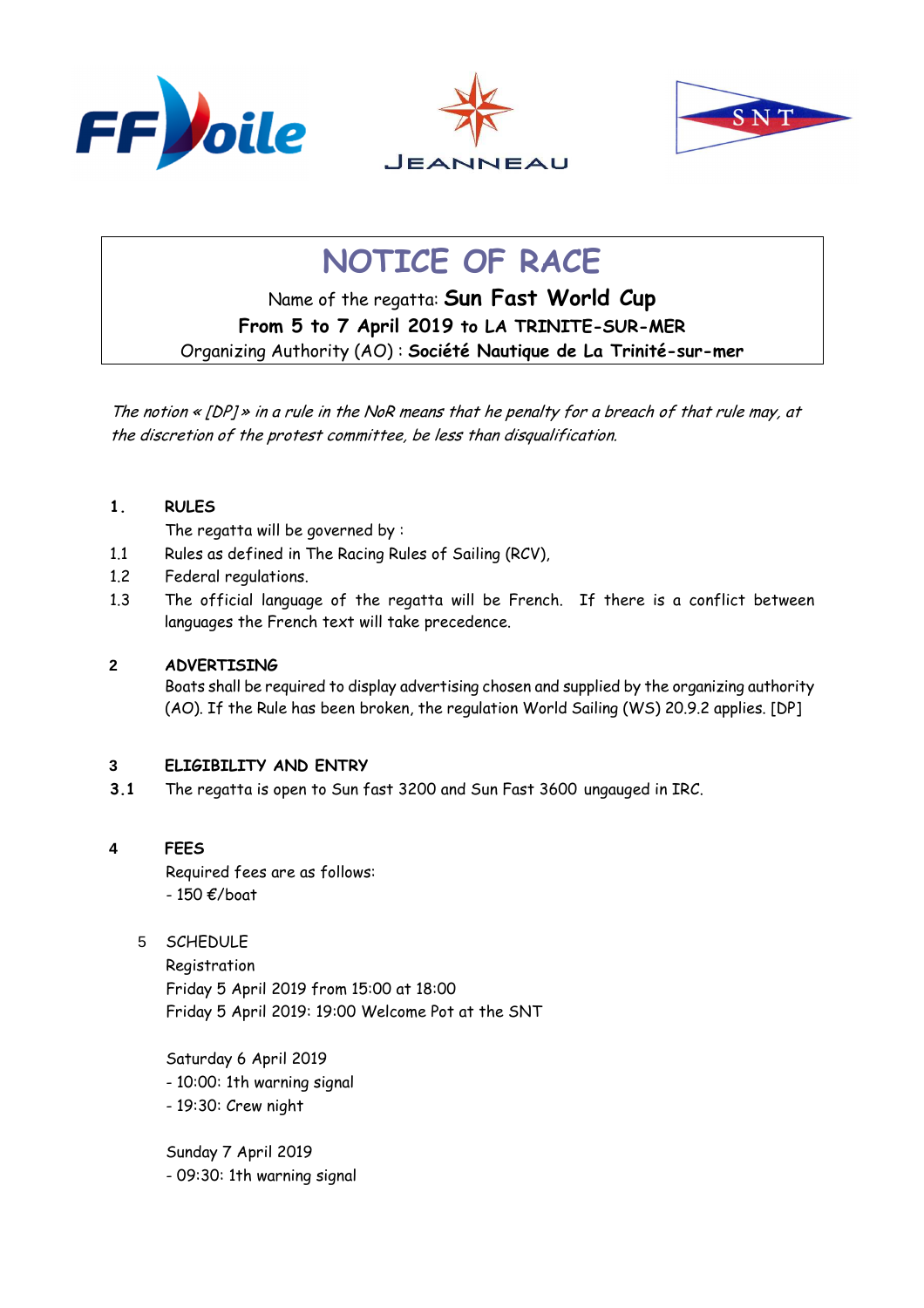No warning signal will be made after 14:00 - 16:00: prize giving

## **6. SAILING INSTRUCTIONS (SI)**

The sailing instructions will be available from 5 April 2019

## **7. COURSES**

- **7.1** Courses will be windward/leeward or coastal courses.
- **7.2** The racing area will be located in the Bay of Quiberon.

## **8. PENALTY SYSTEM**

**8.1** RRS 44.1 is changed so that the two-turn penalty is replaced by the one-turn Penalty.

## **9. SCORING**

- **9.1.** A race will have to be validated to validate the competition.
- **9.2.** Courses retirées :

 (a) When fewer than 4 races have been completed, a boat series score will be the total of her race scores.

 (b) When 4 or more races have been completed, a boat's series score will be the total of her race scores excluding her worst score.

## **10. BERTHING**

(To be specified by amendment)

## **11. HAUL-OUT RESTRICTIONS**

 The boats shall not be hauled out during the regatta except with and according to the terms of prior written permission of the race committee. (DP)

## **12. DIVING EQUIPMENT AND PLASTIC POOLS**

 Underwater breathing apparatus and plastic pools or their equivalent shall not be used around keelboats between the preparatory signal of the first race and the end of the regatta. (DP)

## **13. RADIO COMMUNICATION**

 Except in an emergency, a boat that is racing shall not make voice or data transmissions and shall not receive voice or data communication that is not available to all boats. (DP)

## **14. PRIZES**

Prizes will be given as indicated in the Sailing Instructions.

## **15. DECISION TO RACE**

The responsibility for a boat's decision to participate in a race or to continue *racing* is hers alone. Consequently, accepting to participate in a race or to continue racing, the competitor disclaims the organizing authority of any liability for damage (material and/or personal injury).

## **16. FURTHER INFORMATION**

For further information please contact :